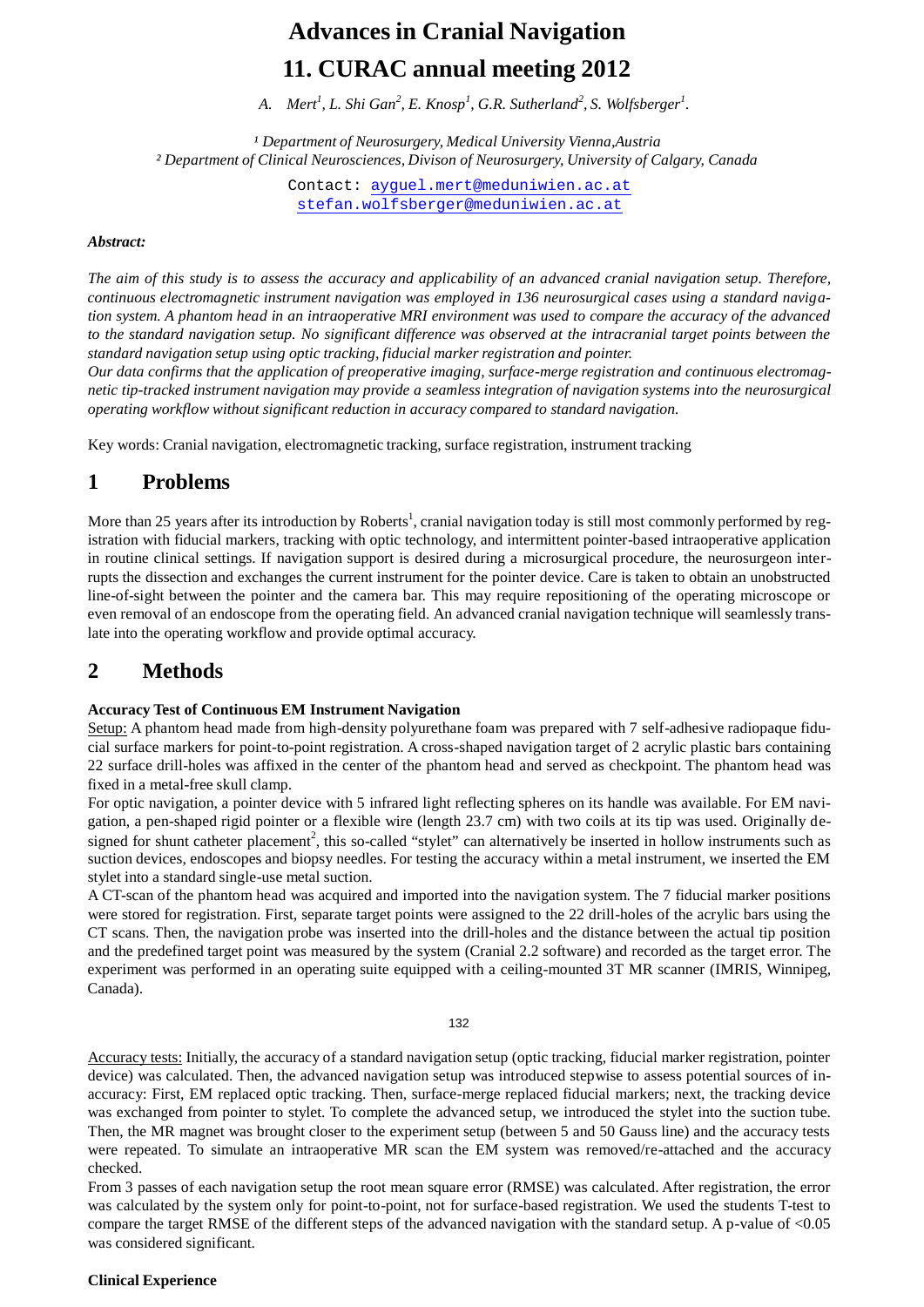The advanced navigation was used in 136 routine cranial neurosurgical cases with the following setup:

Electromagnetic tracking: The EM patient reference tracker was attached to the patient's head via the skull clamp or directly to the skin depending on the type of procedure. In cases performed within the iMRI suite, it was fixed to a nonferromagnetic skull clamp via a custom-made repositioning device. This tool allowed realignment of the reference tracker after MR imaging, which requires temporary removal of the entire EM equipment. The EM field emitter was typically positioned horizontally on any side of the patient between shoulder and skull clamp at around 25 cm distance to reference tracker and operating field.

Multimodality retrospective image application: As registration was performed without skin fiducials, retrospective scans were employed routinely.

Surface-based registration: Patient-to-image registration was performed using the surface-based method provided by the system. Thereby, 3 specified points and 350 arbitrary surface points widely distributed over the patient's head were collected with a surface probe. As the system does not calculate registration error, anatomic landmark checks were performed routinely at 7 points (nasion and lateral canthus, philtrum/nose angle, groove medial to tragus<sup>3</sup>).

Continuous instrument navigation. For intraoperative application the EM stylet was inserted into hollow instruments for continuous tip-tracked instrument navigation. Anatomic landmark checks were repeatedly performed during surgery to detect potential target error and consequently abandon navigational guidance.

### **3 Results**

#### **Accuracy Test**

Seven navigation setups were evaluated for accuracy. The standard navigation setup (optic tracking, fiducial marker registration, pointer-based navigation) revealed an error for registration of 0.2 mm (0.2 – 0.3 mm) and of 0.7 mm (0.4 – 1.0 mm) at the target points. Changing to EM navigation, a submillimetric increase in error was observed for registration (RMSE 0.4 mm, range 0.2 – 0.5 mm) but not for targeting. During the stepwise transition to the complete advanced setup (EM tracking, surface-based registration, navigation of stylet in a metal suction tube), no significant changes in accuracy were observed at the target points (RMSE 0.7 mm, range 0.3 – 1.2 mm).

When the experiment was performed closer to the iMRI magnet (within the 5 and outside the 50 Gauss line), we observed a significant decrease in accuracy (RMSE 0.9 mm, range 0.7 – 1.3 mm). Accuracy decreased even more when the patient reference tracker was temporarily removed during acquisition of an iMRI and subsequently repositioned in its holder. In sum, no significant difference in target accuracy was noted between standard navigation versus the proposed advanced navigation setup when performed outside the iMRI 5 Gauss line.

#### **Clinical Experience**

Continuous EM instrument navigation was feasible and accurate in all but six cases of 136, which were performed during the initial month after the installation (3/6 ferromagnetic interference, 2/6 movement of skin-attached patient reference tracker, 1/6 patient movement in skull clamp during awake surgery). After an initial learning curve, no difference in setup time was found between standard and advanced navigation setup.

Besides catheter placement (n=9), continuous EM instrument navigation was used in the following procedures:

(1) Intracranial microsurgical tumor resection (n=71). In 8 cases of microsurgical tumor resection, the EM stylet was mounted to the suction tool of the neuroArm neurosurgical robot (IMRIS, Winnipeg, Canada). The neuro- surgeon controlling the robot was able to observe the current robot working position onscreen at the work- station outside the operating room.

- (2) Endoscopic transsphenoidal surgery  $(n=46)$ .
- (3) Intracranial endoscopy (n=6).

133

(4) Biopsy (n=4).

#### **Accuracy**

Registration techniques: Previous studies on the different methods of registration using optic tracking have shown that besides bone-screws (error  $0.23 \pm 0.03$  mm under lab conditions<sup>4</sup>) that are not applicable in the routine clinical setting, skin fiducial marker registration provides the highest accuracy (error  $1.1 - 4.0 \text{ mm}^{5.6,7}$ ). Registration relying solely on anatomic landmarks had the lowest accuracy  $(3.2 - 3.9 \text{ mm}^{6,8})$ , and registration based on surface points was found to provide intermediate accuracy  $(3.3 \pm 1.65 \text{ mm}^6)$ . Our phantom accuracy experiment revealed an equally low calculated error for registration (mean error  $0.2 - 0.4$  mm) with optic and EM navigation<sup>4</sup>. Our submillimetric higher mean target error of 0.7 mm corresponds well to the previous lab experiments<sup>4,9</sup> given the fact that we used fiducial marker or surface-based registration, not bone screws. We did not find any significant difference in target error between fiducial marker and surface merge registration.

Navigation imaging: Previous studies have reported higher accuracy when using CT scan for patient registration than MR images due to small inhomogeneities of the magnetic field $8,10$ . In cases when high accuracy was needed, such as frameless biopsies of small targets, we always used a fusion of CT scan for registration and MR for target selection. Tracking techniques: Few studies comparing optic versus EM tracking exist. In the experiment of Kral et al<sup>9</sup> optical tracking was significantly more accurate than EM tracking (median target error 0.12 mm versus 0.37 mm, respectively, p<0.001). However, they used fiducial marker registration and bone affixed screws as targets. In contrast, we did not find a significant difference between optical and EM tracking (mean target error 0.7 versus 0.6 mm, respectively). In our experience, evaluation of accuracy in the submillimetric range is limited by the display resolution when manually defining target points. It is of note that the highest accuracy (error  $\leq 0.5$  mm<sup>9</sup>) was always found in the center of the phantom, whereas the highest error (up to 1.2 mm) was encountered in the target points at the periphery of the EM field. Therefore, we recommend positioning the EM emitter approximately 25 cm distant and pointing to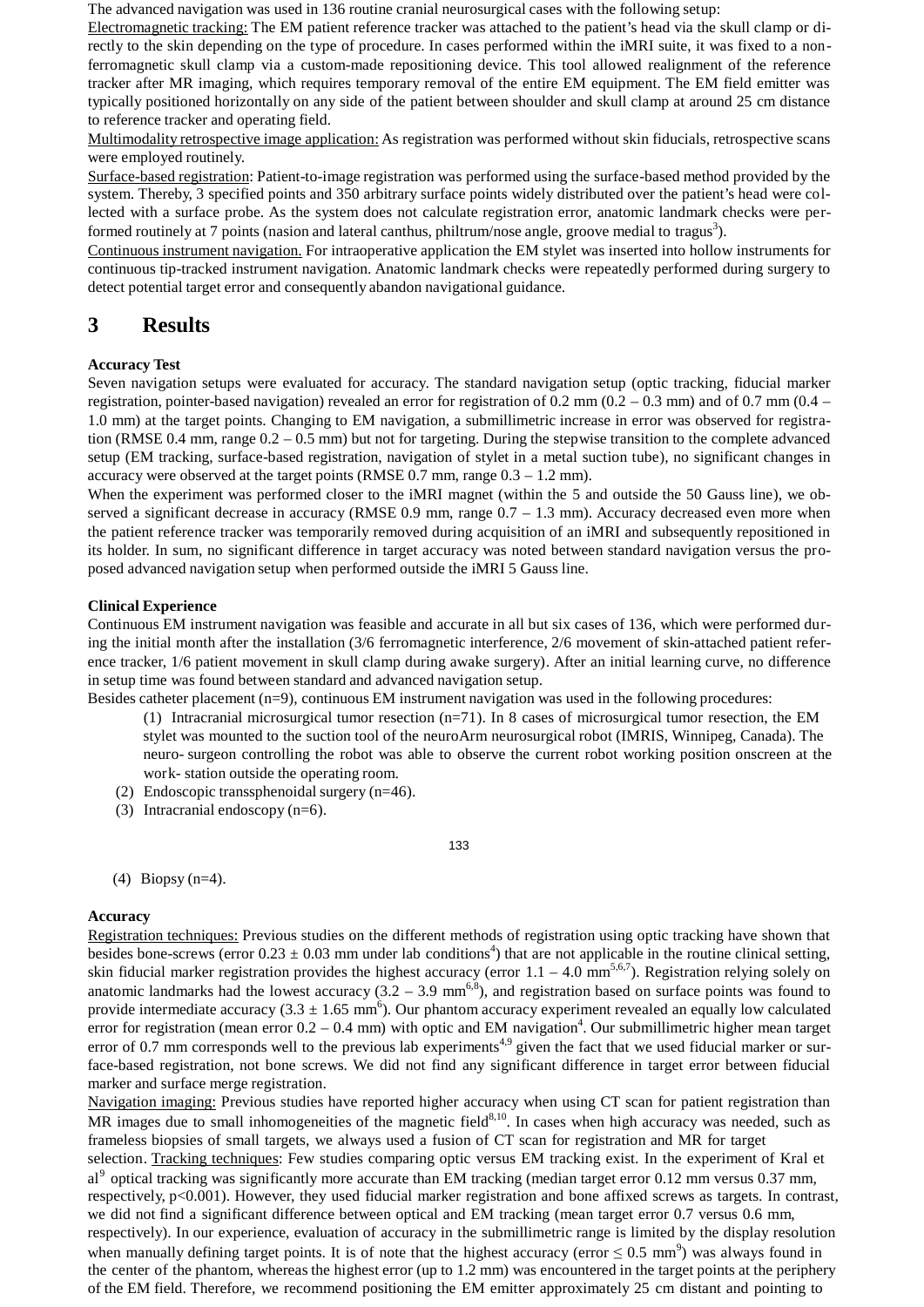the center of the surgical target for highest accuracy.

### **4 Discussion**

#### **Integration into surgical workflows**

The ergonomic advantage of the presented setup lies in the seamless integration into the surgical workflow. While the surgeon operates with the accustomed suction fitted with the EM stylet, the tip of the suction continually updates on the navigation screen, always providing information about the distance to tumor border, eloquent fibre tracts and surrounding structures. In contrast, in standard optic pointer-based navigation the surgeon has to interrupt dissection and exchange the current instrument with the navigation pointer and check for free line-of-sight. The EM stylet can both be inserted into the suction tube and be introduced into the working channel of an endoscope. In ventriculostomy cases, the endoscope can then be advanced under EM guidance through the intervertricular foramen. Once the endoscope is in the appropriate position inside the third ventricle, the EM stylet can be advanced further to puncture the target point under direct endoscopic view and EM guidance.

Although navigation of instruments with the EM stylet inside metal tubes has been reported $^{11}$ , we are unaware of literature reporting the inaccuracy of this setup. Our results show equal accuracy between standard navigation and our advanced navigation setup. Further, this is the first report on accuracy tests of EM navigation in an iMRI environment. Outside the 5 Gauss line, no significant difference between optic and EM navigation was observed. As expected, the higher magnetic field (just inside the 5 Gauss line) led to decreased accuracy of the EM navigation.

#### **Setup and learning curve**

The introduction of EM navigation possesses a learning curve. This is reflected by the erroneous six cases in our series, which all occurred within the first months of the experiment. Within the scope of this project we have acquired knowledge about the optimal setup of EM navigation. First, no metal parts should reside between emitter and patient tracker. Second, the EM field emitter does not need to be fixed to the patient's head but can be manually re-adjusted during registration or during surgery in case of bad communication with the system. Third, the patient reference tracker needs to be firmly fixed to the patient's head throughout the procedure. If no rigid head fixation with a skull clamp is desired, this can be achieved either by a skull-mounted tracker via 2 bone screws. Alternatively, a skin-adhesive tabletshape patient tracker is available. If the patient's head is fixed in a skull clamp, the adhesive patient tracker can be attached to the clamp either with a distance of approximately 4 cm (in case of a metal skull clamp) or to the clamp directly (in case of non-ferromagnetic clamp). We routinely use the latter configuration as it provides maximum accuracy. Finally, although our study shows that EM navigation can be safely and accurately employed in the iMRI environment, execution of an intraoperative scan requires removal of all parts of the EM navigation setup. Although the position can

134

be marked or a holding device can be left in place, it is of note that reattachment of the patient reference tracker is prone to considerable inaccuracy.

#### **Dedicated EM Instruments**

As EM navigation is relatively new to the field of neurosurgery, current equipment can be improved and the development of dedicated EM instruments is necessary. Therefore, we advocate the design of dedicated EM instruments for neurosurgery such as microneurosurgical suctions which include the EM coils around the tip wall of the suction tube.

#### **Conclusion**

Continuous instrument navigation is the prerequisite for seamless integration of navigation systems into the neurosurgical operating workflow. Our data confirms that the application of preoperative imaging, surface-merge registration and continuous electromagnetic tip-tracked instrument navigation provides such integration without significant reduction in accuracy compared to standard optic navigation with skin fiducials. Further, the proposed advanced navigation setup was tested with equally high accuracy in the safety zone of the intraoperative MR environment outside the 5 Gauss line. However, technical refinements of navigated instruments are required.

## **5 References**

[1] Roberts DW, Strohbehn JW, Hatch JF, Murray W, Kettenberger H. A frameless stereotaxic integration of com- puterized tomographic imaging and the operating microscope. *J. Neurosurg.* 1986;65(4):545–549.

- [2] Hayhurst C, Byrne P, Eldridge PR, Mallucci CL. Application of electromagnetic technology to
- neuronavigation: a revolution in image-guided neurosurgery. *J. Neurosurg.* 2009;111(6):1179–1184.

[5] Paraskevopoulos D, Unterberg A, Metzner R, Dreyhaupt J, Eggers G, Wirtz CR. Comparative study of application accuracy of two frameless neuronavigation systems: experimental error assessment quantifying registration meth- ods and clinically influencing factors. *Neurosurg Rev*. 2011;34(2):217–228.

[6] Pfisterer WK, Papadopoulos S, Drumm DA, Smith K, Preul MC. Fiducial versus nonfiducial neuronavigation reg- istration assessment and considerations of accuracy. *Neurosurgery*. 2008;63(3):201–207.

[7] Wolfsberger S, Czech T, Knosp E. [Pituitary adenomas: neurosurgical treatment]. *Wien. Klin. Wochenschr.* 2003;115 Suppl 2:28–32.

<sup>[3]</sup> Wolfsberger S, Rössler K, Regatschnig R, Ungersböck K. Anatomical landmarks for image registration in frame- less stereotactic neuronavigation. *Neurosurg Rev*. 2002;25(1-2):68–72.

<sup>[4]</sup> Brinker T, Arango G, Kaminsky J, et al. An experimental approach to image guided skull base surgery employing a microscope-based neuronavigation system. *Acta Neurochir (Wien)*. 1998;140(9):883–889.